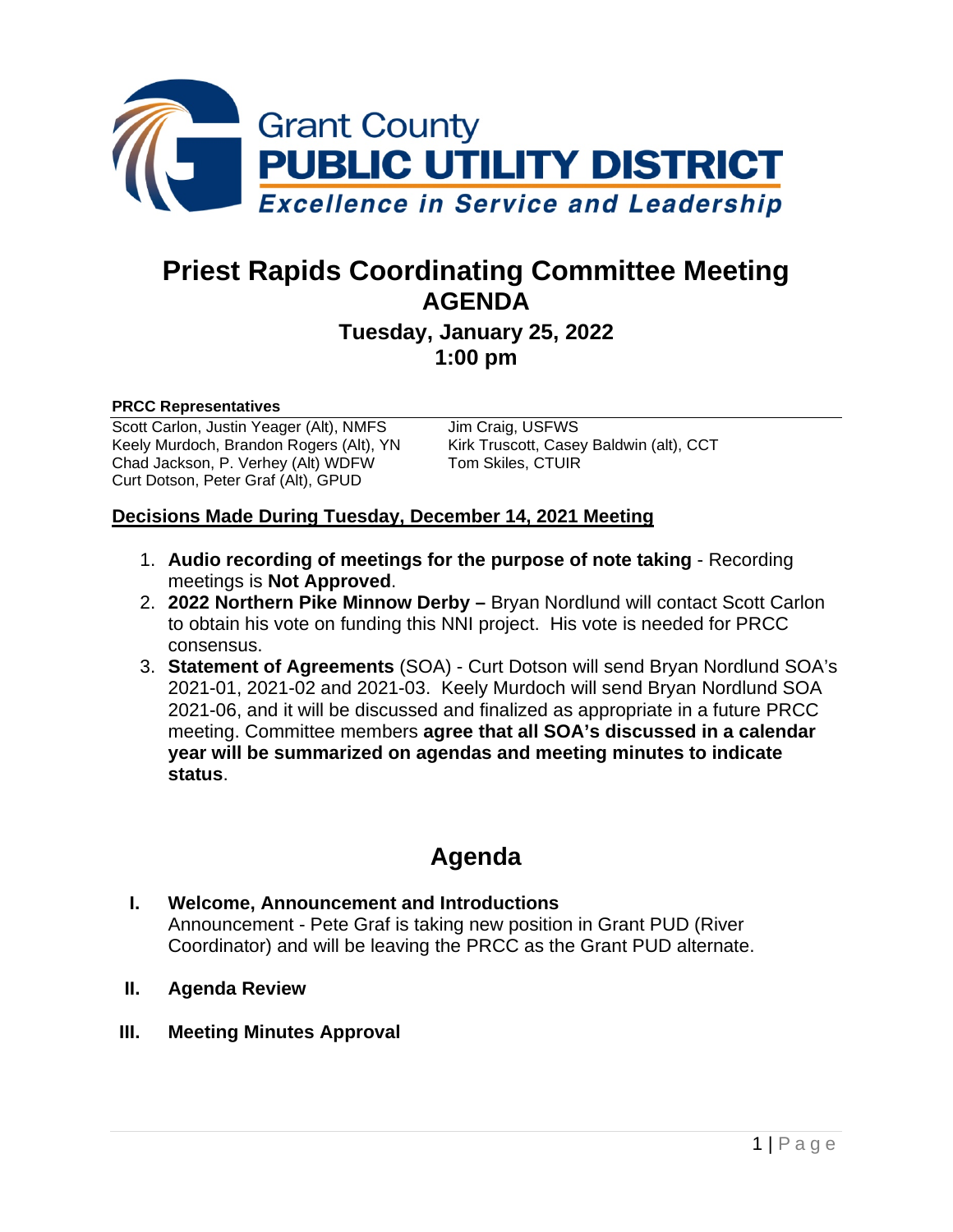- A. November 16, 2021, PRCC meeting minutes November minutes were distributed by Bryan Nordlund by email on Dec 3. Comments will be due by January 3, 2022 and will be voted on as final at the January PRCC meeting.
- B. December 14, 2021, meeting minutes were distributed Dec 27, 2021. Comments are due January 27, 2022.

#### **IV. Status of Actions Items from December 14, 2021, Meeting**

- **2021 Fish Count Discrepancies** –Curt Dotson will bring the concerns on discrepancies in fish counts between Priest Rapids and Rock Island to Grant PUD staff who operate the fish ladders and do fish counting to share ideas for solutions at the January meeting. (continuing)
- **Statement of Agreements** Curt Dotson will send Bryan Nordlund SOA's 2021- 01, 2021-02 and 2021-03. (completed)
- **Keely Murdoch will send Bryan Nordlund SOA 2021-06**, and it will be discussed and finalized as appropriate in a future PRCC meeting. (continuing)
- **Curt Dotson will check with Dave Duvall on status** of "Barkley Irrigation Co Permanent Point of Diversion, Completing Implementation of the Permanent Solution Habitat Project". (continuing)
- **Scott Carlon to follow up** on Corp/BOR Avian Predation Management. (in progress).
- **Bryan Nordlund - Email distribution** of PRFF, Habitat and Hatchery SC reports. (complete/continuing)
- **Erin Harris to accumulate and post all PRCC SOA's** on the Grant PUD website by end of 2021, at the latest. (completed)

### **V. 2021 Fish Passage Operations Report**

| .                                   |                                 |                                 |         |                        |                  |       |  |
|-------------------------------------|---------------------------------|---------------------------------|---------|------------------------|------------------|-------|--|
| <b>Project/Life</b><br><b>Stage</b> | <b>Spring</b><br><b>Chinook</b> | <b>Summer</b><br><b>Chinook</b> | Sockeye | Fall<br><b>Chinook</b> | <b>Steelhead</b> | Coho  |  |
| <b>Priest Rapids</b><br>adults      | 13105                           | 49315                           | 76855   | 51625                  | 2808             | 47990 |  |
| <b>Rock Island</b><br>adults        | 12332                           | 52076                           | 109367  | 16013                  | 4558             | 64296 |  |
| <b>Priest Rapids</b><br>jacks       | 1447                            | 2298                            |         | 2289                   |                  | 1640  |  |
| <b>Rock Island-</b><br>jacks        | 1469                            | 2339                            |         | 1157                   |                  | 1878  |  |

#### *Final fish counts for 2021 (April 15 – November 15)*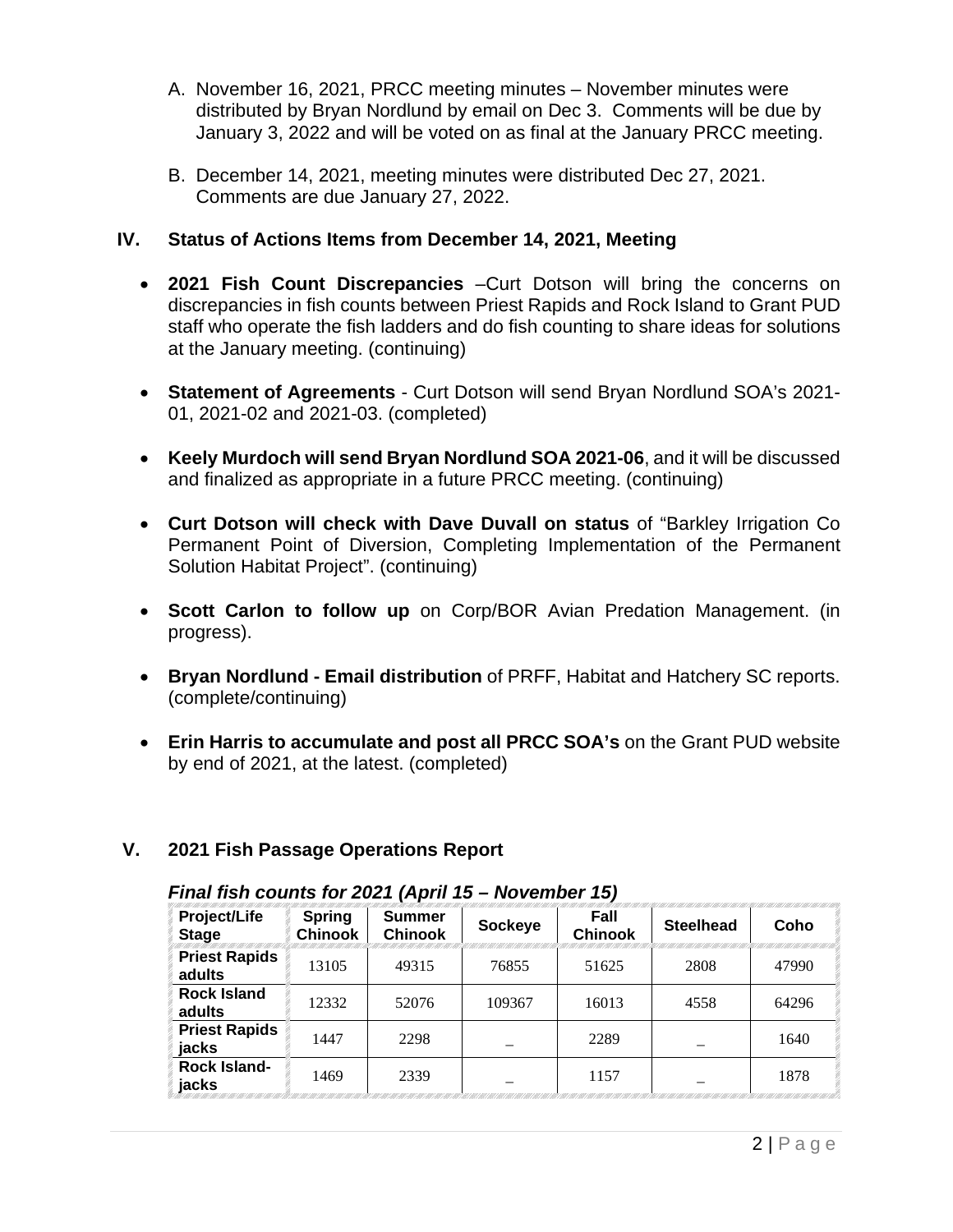#### *Update on investigations for fish count discrepancy:*

Updates from Curt and PRCC discussion.

#### *Fish ladder inspections:*

Tom Skiles performs monthly ladder inspections at the GPUD dams for the fisheries agencies and tribes. Tom reported that this year's inspections are now complete and inspection data compiled. Inspections should start up again in April of 2022.

#### *Fish spill updates:*

Spill season is over for 2021.

- **VI. Place Holder – discussion of tern predation NNI proposal.**
- **VII. SOA 2021-06 – PRCC discussion**
- **VIII. NNI funding discussion – 2022 Northern Pike Minnow Derby.**
- **IX. Discussion of future in person meetings.**

#### **UPDATES**

#### **X. Review of Outstanding NNI Funded Projects**

*A. Lower Wenatchee Instream Flow Enhancement Project Phase II* –

Bryan will continue to pursue TU for a discussion regarding projects status.

*B. Avian Predation on ESA-listed Juvenile Salmonids on the Mid-Columbia River, 2021*

See report forwarded by Bryan Nordlund on November 30.

- *C. Barkley Irrigation Co Permanent Point of Diversion, Completing Implementation of the Permanent Solution*
- *D. Northern Pike Removal (2022-2024)*

#### **XIV. Committee Reports–**

Priest Rapids Fish Forum – January meeting is cancelled due to lack of agenda topics.

Habitat Subcommittee – Meeting held on Jan 13, 2022.

Fall Chinook Work Group –The next meeting is scheduled for April 5, 2022.